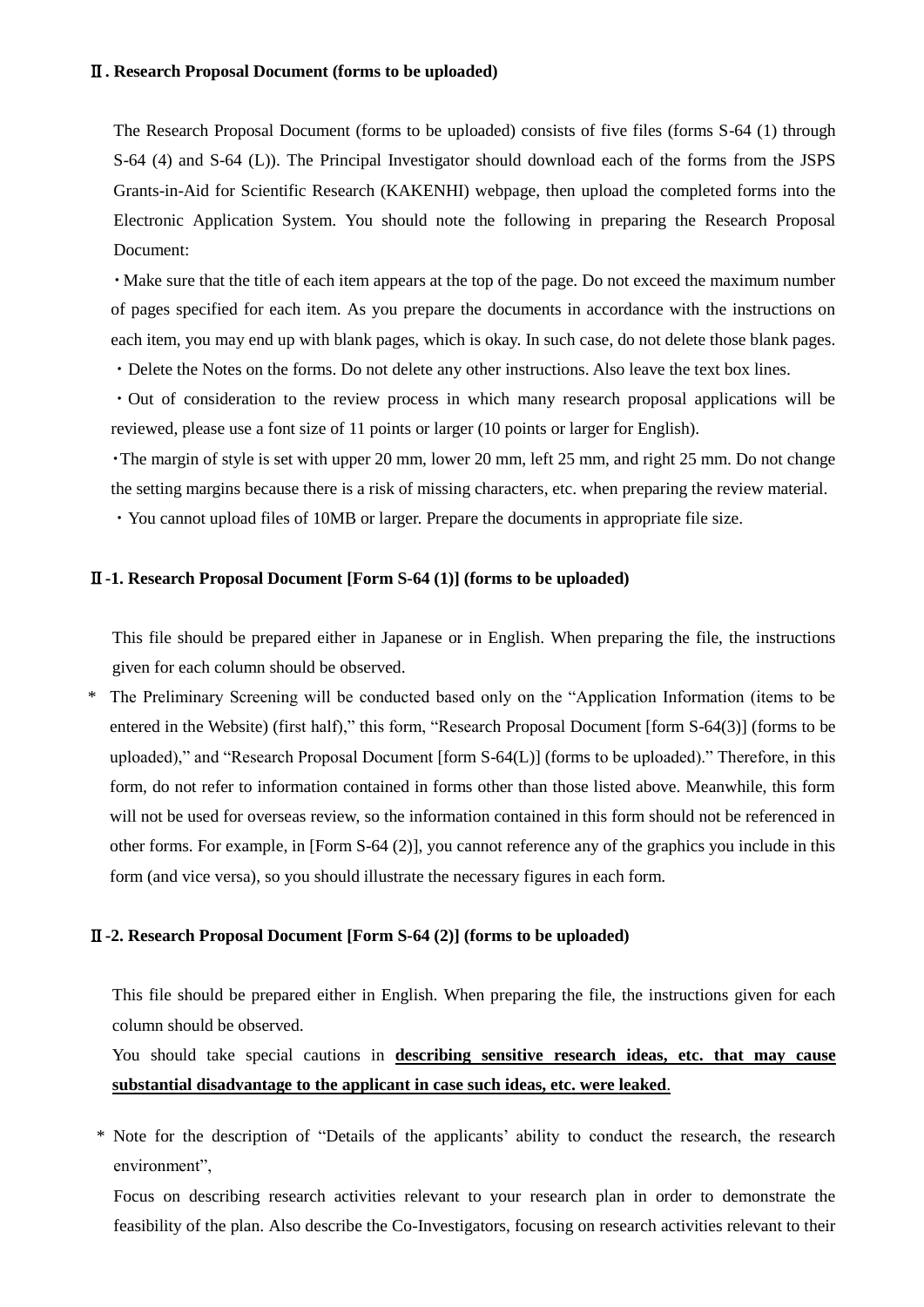anticipated roles.

For research achievement (research papers, publications authored, industrial property rights, invited lectures, etc.), avoid listing exhaustive information, but rather appropriately provide key achievements such as supporting literature that could explain the feasibility of your research plan. When describing your research achievements, provide sufficient information so that said achievements can be identified, e.g., the title of the paper, author names, title of the academic journal, volume and page numbers, and year of publication in case of a research paper, and bibliographic information, etc. in case of a book. Note, however, that you may cite only those research papers that have been published or accepted for publication.

If you have suspended your research activity for a certain period due to maternity and/or childcare leaves or nursing care leave, you may state so here.

\* Note for the "Plan for Fostering Early-career Researchers" column,

Under this research category, it is vital that you send off early-career researchers to overseas research institutions long a term as possible and enable them to be exposed to various opportunities. As such, include plans for these initiatives as much as possible in this column. Even if it is difficult to send graduate students (doctoral students) abroad for a long term, it is still important for them to spend time abroad for as long as possible and gain various experiences, so the plans may include short- and medium-term stays and/or multiple stays as the case may be. You are also expected to utilize online means to carry out your joint international research efficiently. However, from the perspective of fostering human resources, it is essential for early-career researchers to physically go overseas and gain research experience. Therefore, to the extent possible, you should plan the research project so that the works in which early-career researchers will be involved are mainly conducted abroad.

# Ⅱ**-3. Research Proposal Document [Form S-64 (3)] (forms to be uploaded)**

This file should be prepared in English. When preparing the file, the instructions given for each column should be observed.

## **1."Application Requirements that PI must meet"**

This column asks you to demonstrate that the Principal Investigator is a researcher who has a record of excellent research achievements and an international research network, together with evidence (to prove that such achievements and results actually exist). Note the following when presenting evidence:

・If presenting a top 10% most highly cited international joint paper

You should determine at your discretion, whether the paper to present is eligible using commercial databases, analytical tools, etc. You should specify at your discretion which databases and other tools to use and/or your own definition of Top 10% (such as subject area, applicable year, date of search, etc.), and attach evidence (screen shot images, etc.) in the form of graphic figures to enable the reviewers to acknowledge that your paper is a top 10% international joint paper. The international co-authors of your paper do not have to be the Overseas Joint Researchers of this proposal. Note that if you fail to provide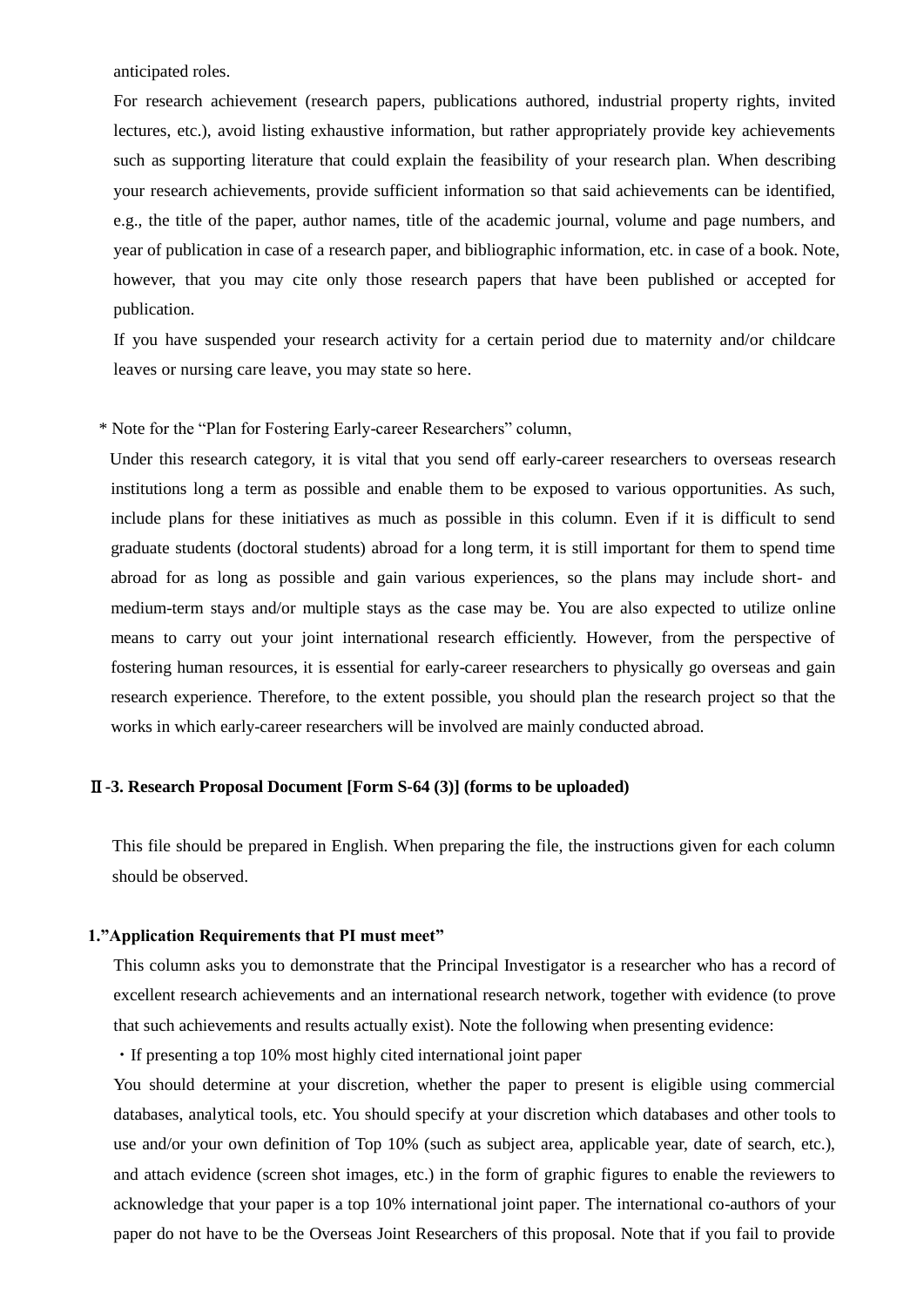evidence or if the definition of Top 10% is extremely arbitrary, reviewers may determine that you are not eligible.

・If presenting other evidences

If your research area does not use Top 10% international joint paper as an indicator, you should attach as evidence, achievements and results that are acknowledged in your research area to demonstrate that you are a "Japanese researcher who has a record of excellent research achievements and an international research network." When providing information available on the web as evidence, be sure to attach screen shot images and other evidence in addition to the URL links.

You may provide multiple items of evidence instead of a top 10% international joint paper, but you must limit the volume of information within the given number of pages.

Whether each such evidence meets the eligibility criteria will be judged in the review.

## **2. "CURRICULUM VITAE (CV)"**

The applicant should prepare this section on separate pages for each Principal Investigator and Co-Investigator (in the order mentioned in the column "Project Members List"), according to the instructions below and the instructions mentioned in the respective columns to be filled in. Add pages for the second Co-Investigator and beyond (in this case, add the page numbers in the header, e.g., pp. 3-(7) and 3-(8) for the second Co-Investigator, pp. 3-(9) and 3-(10) for the third Co-Investigator, and so on).

- (1) In the column "Research Institution, Academic Unit (School, Faculty, etc.) and Position", the applicant should enter his/her research institution, academic unit (school, faculty, etc.) and position at the time of the preparation of the Research Proposal Document.
- (2) In "Role in this Project", the applicant should enter concisely the roles of the researchers in the proposal.
- (3) In "Research Career and Experience", the applicant should enter their principal research career and experience since graduation in their last school in a retroactive chronological order. When entering your research achievements, provide sufficient information so that said achievements can be identified, e.g., the title of the paper, author names, title of the academic journal, volume and page numbers, and year of publication in case of a research paper, and bibliographic information, etc. in case of a book. Note, however, that you may cite only those research papers that have been published or accepted for publication.

## **Ⅱ-4. Research Proposal Document [Form S-64 (4)] (forms to be uploaded)**

This file should be prepared either in Japanese or in English. When preparing the file, the instructions given for each column should be observed.